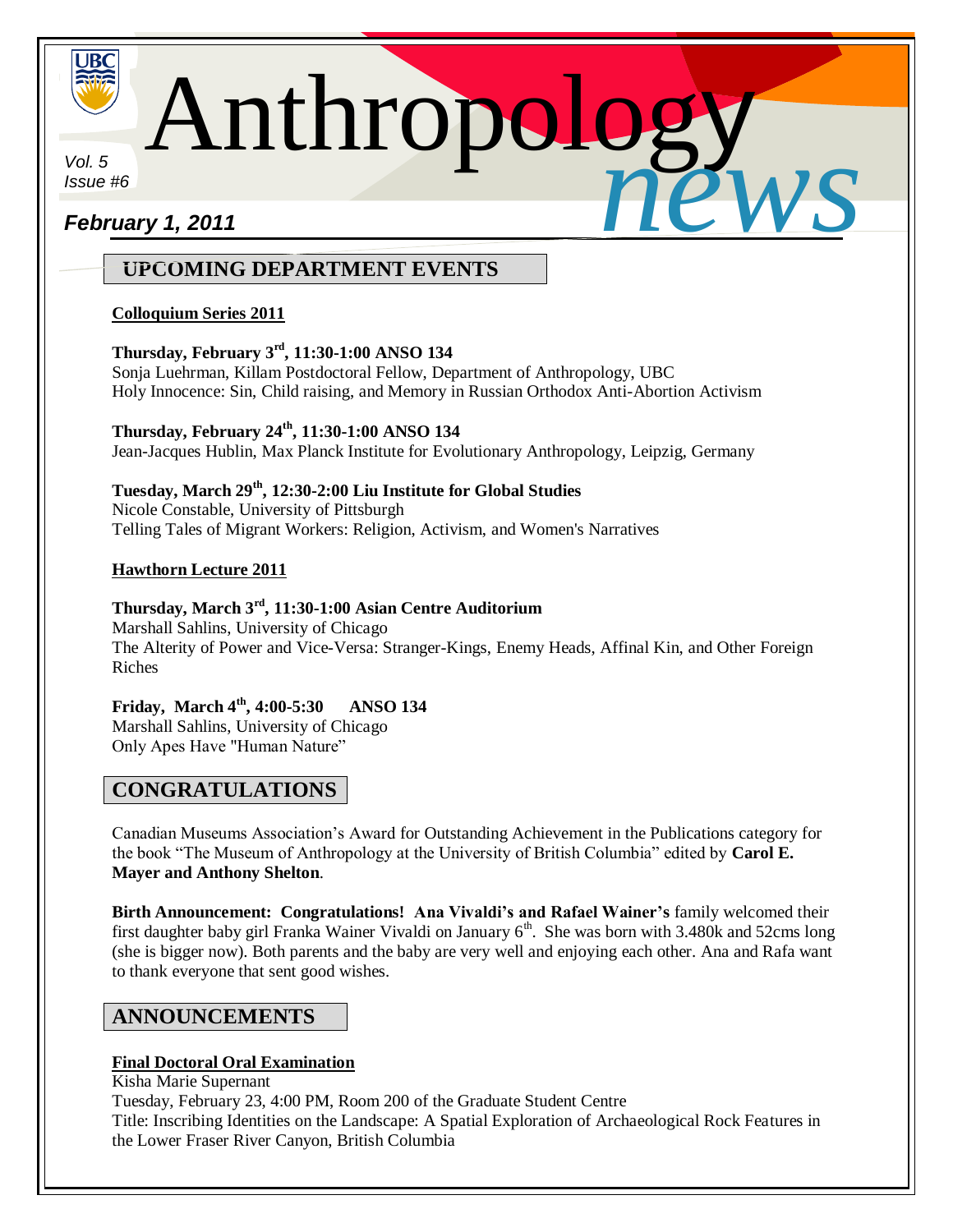### **Migrating Attachments: Filipino Domestic Workers and Their Children**

February 09, 2011, 12:00 PM, Liu Institute for Global Issues, 3rd Floor Boardroom The Liu Institute for Global Issues' Global and Transnational Ethnographies Research Network invites you to the next workshop in the 2010 Transnational Praxis series. Presented by Geraldine Pratt, UBC Department of Geography. RSVP required for advance copy of paper and lunch: globalethnographies@gmail.com

### **CALL FOR PAPER**

### **UBC Anthropology Graduate Student Conference 2011: "Explorations in Practice"**

We invite you to submit paper and poster abstracts and visual works by **Friday February 11, 2011** to [anthconfubc@gmail.com.](mailto:anthconfubc@gmail.com) Please limit abstract to 150 words and 3-4 keywords. For submission of visual works (two-dimensional) please include the materials and dimensions of your work, installation requirements, and an abstracted artist statement up to 150 words and 3-4 keywords. A short biography and link to samples of your work or your website would also be appreciated. Selected works will be exhibited in the Anthropology building as a project for enriching conference spaces as platforms promoting creativity in the visualization of practice. **Suggested ideas for papers and posters include, but are certainly not limited to:** Methodology, Indigenous issues, Performance, Identity, Politics and power, Colonialism & Globalization

The **UBC Anthropology Graduate Student Conference will be held on Friday March 18 and Saturday March 19, 2001**. Updates, the program, keynote speakers and the poster pdf will be posted on the conference website:<http://anthgradconf.alyanne.net/index.html>

### **CALL FOR PAPER**

### **The Future of Heritage Studies: Student Paper Session WAC Intercongress 22-25 June 2011 Indianapolis, IA, USA**

Students naturally represent the next generation of practitioners in heritage studies, and are frequently at the fore of new research—theory, method, and practice alike. To honour the unique role that students play in the disciplines of anthropology, archaeology, museum studies, and beyond, the World Archaeological Congress invites all students to participate in a special Student Paper Session at the 2011 Intercongress in Indianapolis.

This session aims to showcase the diversity of innovative and exciting student research being undertaken across the globe. In a comfortable and encouraging atmosphere, the session will bring students together with professionals, providing a forum to share ideas and insight, and offering a glimpse of what the future of heritage studies may hold.

For information, please email Marina La Salle at: [mlasalle@interchange.ubc.ca](mailto:mlasalle@interchange.ubc.ca) or for general information on the Intercongress, please visit: <http://wacmuseums.info/>

# **PUBLICATIONS**

### **Millie Creighton**

2011 'Japan's Article 9 Renunciation of War as a Model Towards Justice and a Global Civil Society of Peace,' in Globality and the Absence of Justice (ed. by M. Albrow and H. Seckinelgin), pp. 182-195. London: Palgrave.

### **Iain McKechnie** and Sarah Whitcher Kansa

2011 Transformations in Digital Communication and Collaboration: Recent Perspectives From Zooarchaeology. SAA Archaeological Record 11(1):10&29. <http://digitaleditions.sheridan.com/publication/?i=58423&pre=1>

### **Lara Rosenoff**

2010 A Habitus of War and Displacement? Bourdieu's 'Third Way' and Rural Youth in Northern Uganda after Two Decades of War. Institute of African Studies Carleton Uniersity, Nokoko Fall(1): 49-64.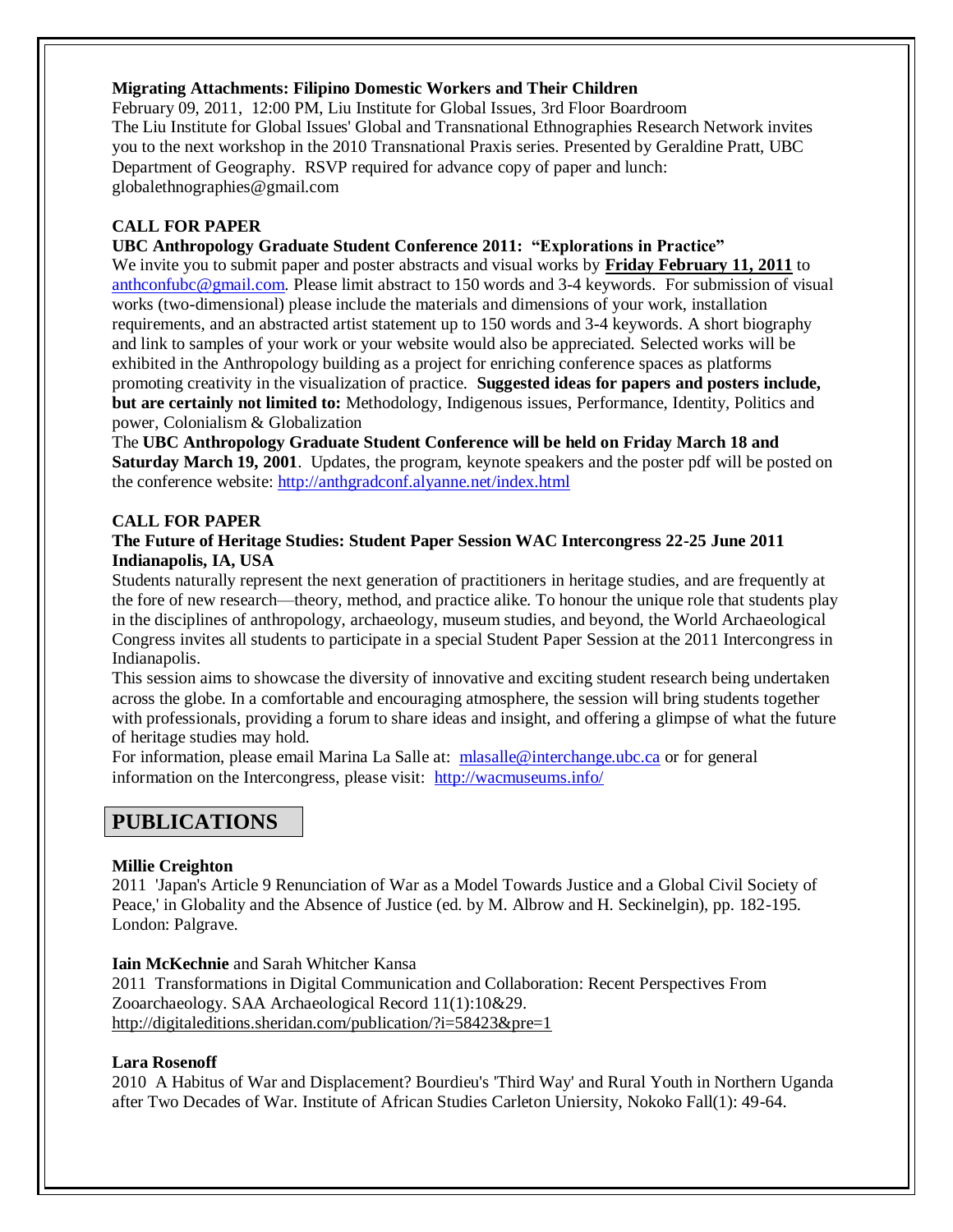## **PRESENTATIONS**

### **Chris Arnett**

2011 Moche Elite Burials and Iconographic Interpretation. Paper presented at the 51st Annual Meeting of the Institute of Andean Studies, Berkeley, January 8.

### **Gastón Gordillo**

2010 Latin American Studies Association Meetings, Toronto. "Latin American Gringos", October 7. **Gastón Gordillo**

2010 University of Victoria, Department of Anthropology Colloquium Series "Longing for Elsewhere: Guaraní Reterritorializations", November 8.

### **Gastón Gordillo**

2010 American Anthropological Association Meetings, New Orleans. "Bringing a Ghost Town Back to Life: Commemorations of Progress amid its Ruins", November 17.

### **Marina La Salle**

2010 The 2010 BC Archaeology Forum Reviewed. The Midden 42(4):3-5.

### **Marina La Salle**

2010 A review of Contemporary Archaeologies: Excavating Now, edited by C. Holtorf and A. Piccini, 2010. The Midden 42(4):15-17.

### **Carol E. Mayer**

2010 Working with Community Groups: An exercise in seduction and abandonment?: paper presented at the BC Museums Association Conference: I, Museum: Community, Technology, Opportunity, Nanaimo, BC. October 27 – 30..

### **Carol E. Mayer**

2010 Many small steps: Pacific indigenous cultural Heritage and Contemporary arts – opportunities  $\&$ challenges: paper presented at the Pacific Peoples Partnership Conference: Pacific Wayfinders: 35 Years of Action and Solidarity, Victoria, BC. November 10-13.

#### **Anthony Shelton**

2011 Arthur Erickson: The Architect as Cultural Mediator. Paper presented at the University of Lethbridge, Architecture & Design NOW, Lethbridge, January 10.

### **MOA MUSEUM OF ANTHROPOLOGY NEWS**

### **EXHIBITS**

**Signed Without Signature: Works by Charles & Isabella Edenshaw, November 26, 2010 – September, 30, 2011**

From the late 1800s to the early 1900s, Charles and Isabella Edenshaw produced Haida art that continues to inspire the finest Haida artists of today, many of whom are their descendants. What is the aesthetic that makes their work recognizable and so respected? How has it remained contemporary for more than 100 years? This exhibit, presented in The O'Brian Gallery at MOA, addresses these and other questions by highlighting Charles Edenshaw's engraved silver bracelets, as well as his wife Isabella's basketry, which Charles painted. Media Sponsor The Georgia Straight.

**At Satellite Gallery: Rebecca Belmore, From Feb 4 to April 10, Rebecca Belmore's** *The Named and the Unnamed* **(2002)** will be shown at **[Satellite Gallery](http://www.satellitegallery.ca/)** (560 Seymour Street). Opening reception Saturday, February 5, 6-9 pm. This powerful installation incorporates a video of *Vigil* that Belmore performed at the corner of Gore and Cordova Streets on June 23, 2002. *The Named and the Unnamed* is in polemical